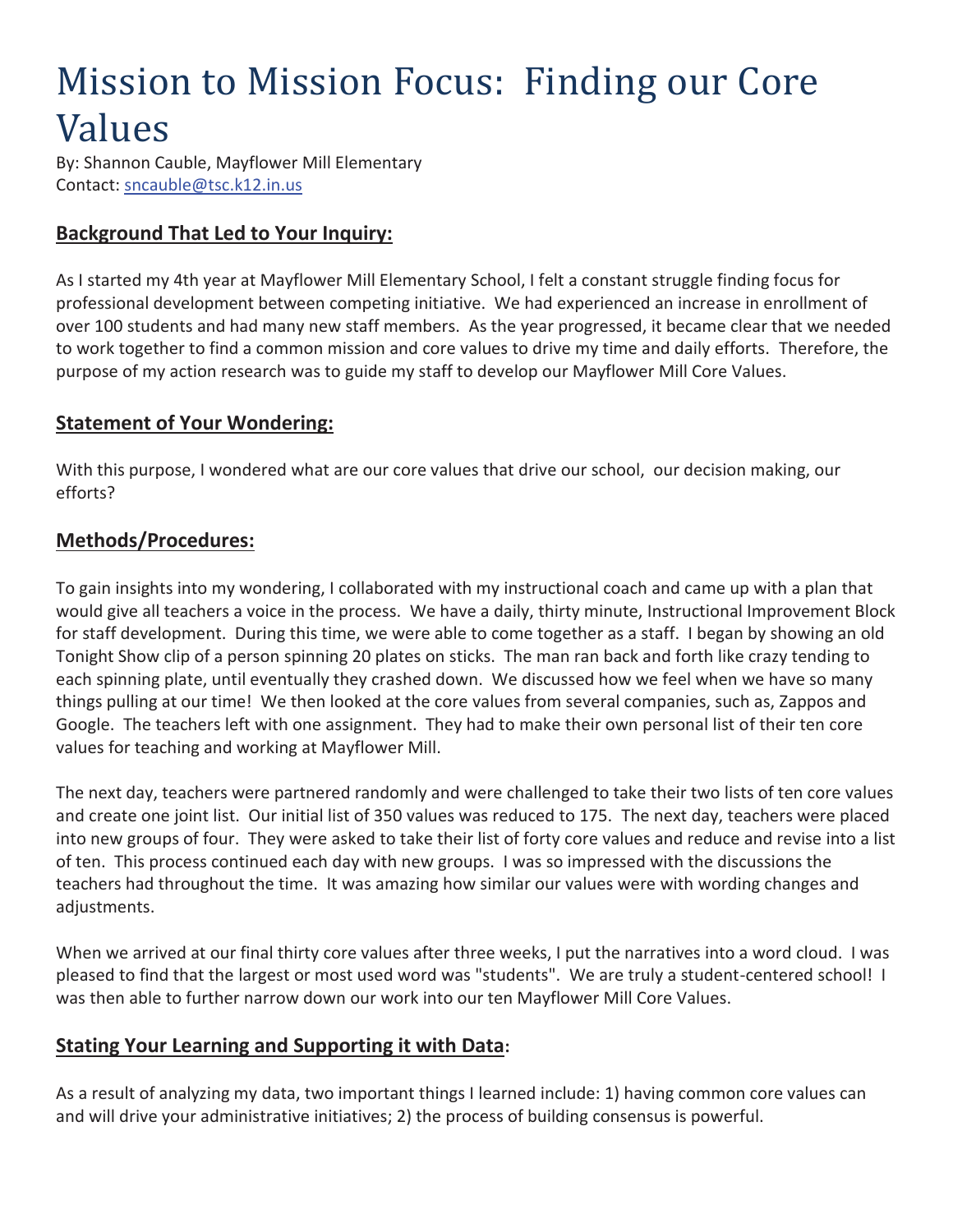During my action research project, I learned the importance of having common core values. When we began, we had 350 variations of value statements. As the teachers repeatedly asked each other question like "but is that really the most important?" our list was reduced to 175. Different groups of teachers were then able to discuss in groups of 4/5 further reducing our list to 100. Soon, we had 4 groups of 8 teachers and 40 core values. By this time, many groups had matching values. I was then able to make the list of 10.

Mayflower Mill Core Values:

High Expectations: All students are supported and guided to reach their full potential, beyond just the classroom.

Consistency: We provide consistency and follow through with academics, behavior, and professional development.

Respect: We will show students respect and by doing so we are teaching them what it feels like to be valued as a human being; not defined by their deficits or strengths

Communication: Effectively communicate with staff, students, families, and the community Stop. Collaborate and Listen: Staff is open to personal and professional growth; routine collaboration within and across grade levels to create and implement meaningful lessons and experiences.

Growth Mindset: Allow your curiosity to drive your lifelong learning by taking risks, being creative, challenging yourself, striving for excellence, and finding your passion.

Community: Build relationships and break down barriers.

Professional: Maintain personal and professional integrity. Be flexible, prepared, and a role model.

Self-Care: Take care of yourself. You cannot pour from an empty cup!

Have Fun! Celebrate small successes and make learning fun for staff and students!

During this process, I learned what my teachers need from me. In each of these core value statements, the teachers were also telling me that they need time to collaborate. They need time for fun and to build community. The need consistency and the freedom to grow. At the end of the school year, I gave a staff survey. 70% of classroom teachers named "Core Values" as their favorite professional development during our Instructional Improvement Block this school year. The process of building consensus and the rich discussions that occurred were powerful.

### **Providing Concluding Thoughts:**

As an administrator, it is so important to reflect on our own practices, as well as the practices occurring in our school building. The Action Research Process has given me a vehicle for continuing my journey as a reflective practitioner, as well as a process for improving practices school-wide. Mission to Mission Focus: Finding our Core Values showed me what is important to my teachers. As they discussed all of the things they value, I participated, but also listened and reflected upon what the teachers really need to be and feel successful. The Core Values are not just words for the staff to live by, but also for me to own as a leader and make sure my